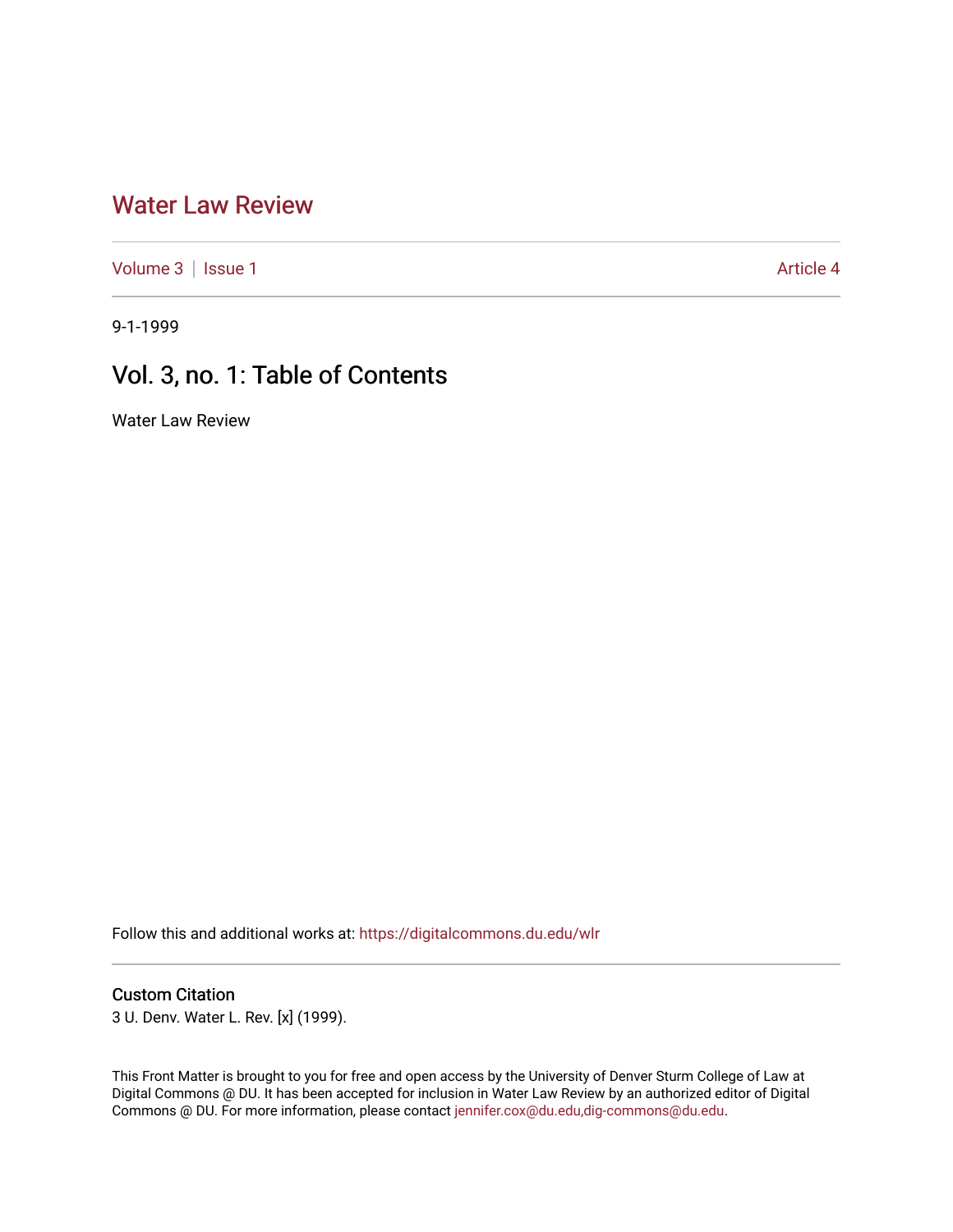# **UNIVERSITY OF DENVER WATER LAW REVIEW**

VOLUME 3 ISSUE 1 FALL 1999

## **CONTENTS**

#### **SYMPOSIUM**

| COLORADO'S 1969 ADJUDICATION AND ADMINISTRATION ACT:                                                                                                                                     | Justice Gregory J. Hobbs, Jr. |
|------------------------------------------------------------------------------------------------------------------------------------------------------------------------------------------|-------------------------------|
| THE 1969 ACT'S CONTRIBUTIONS TO LOCAL GOVERNMENTAL<br>David F. Jankowski, David C. Taussig, and Austin C. Hamre                                                                          |                               |
| THE WATER RIGHTS DETERMINATION AND ADMINISTRATION ACT OF<br>1969: A WESTERN SLOPE PERSPECTIVE ON THE FIRST THIRTY YEARS 39<br>Sherry A. Caloia, Jefferson V. Houpt, and Mark E. Hamilton |                               |
| CRITICAL ANALYSIS OF COLORADO'S WATER RIGHT<br>A                                                                                                                                         | Melinda Kassen                |
|                                                                                                                                                                                          | Lori Potter                   |

#### **ARTICLE**

A PRACTICAL GUIDE TO THE OIL SPILL LIABILITY TRUST FUND CLAIM SUBMISSION PROCEDURES ......................................................... 80 *George M. Chalos*

#### ARTICLE **UPDATE**

DEPARTMENT OF THE INTERIOR SOLICITOR'S OPINION-DEPARTMENT BACKS UTE CLAIMS TO 1868 TREATY-DATE RESERVED W ATER R IGH TS ...................................................................................... 94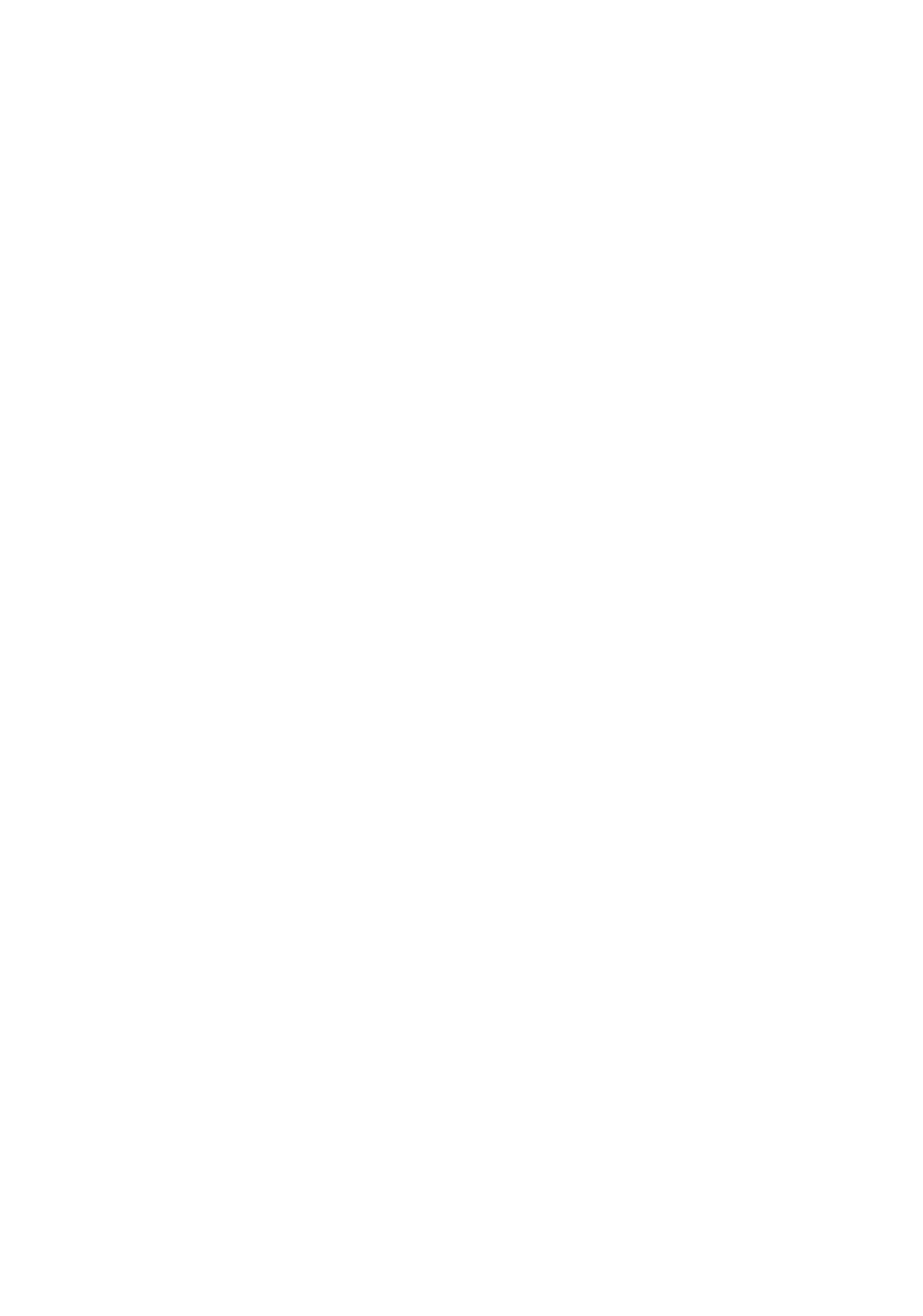#### **COMMENTARY**

| THE COLORADO SUPREME COURT ADDRESSES REASONABLE      |  |
|------------------------------------------------------|--|
| DILIGENCE IN THE CONTINUATION OF A CONDITIONAL WATER |  |
|                                                      |  |
| Darrell Brown                                        |  |

## PRACTITIONER'S PERSPECTIVE

| INTERVIEW WITH FELIX LARRY SPARKS, ESQUIRE 105 |  |  |
|------------------------------------------------|--|--|
|------------------------------------------------|--|--|

### **BOOK NOTES**

| ALICE OUTWATER, WATER: A NATURAL HISTORY 114               |  |
|------------------------------------------------------------|--|
| KENNETH R. WRIGHT, ED., WATER RIGHTS OF THE EASTERN UNITED |  |
|                                                            |  |
| MICHAEL COLLIER, WATER, EARTH, AND SKY: THE COLORADO       |  |
| TERRY L. ANDERSON AND PETER J. HILL, EDS., WATER           |  |
| OLGA L. MOYA AND ANDREW L. FONO, FEDERAL ENVIRONMENTAL     |  |

## **GOVERNMENT** REPORT

| WATER QUALITY: FEDERAL ROLE IN ADDRESSING-AND        |  |
|------------------------------------------------------|--|
| CONTRIBUTING TO-NONPOINT SOURCE POLLUTION: REPORT TO |  |
| THE CHAIRMAN, SUBCOMMITTEE ON WATER RESOURCES AND    |  |
|                                                      |  |
|                                                      |  |

### COURT REPORTS